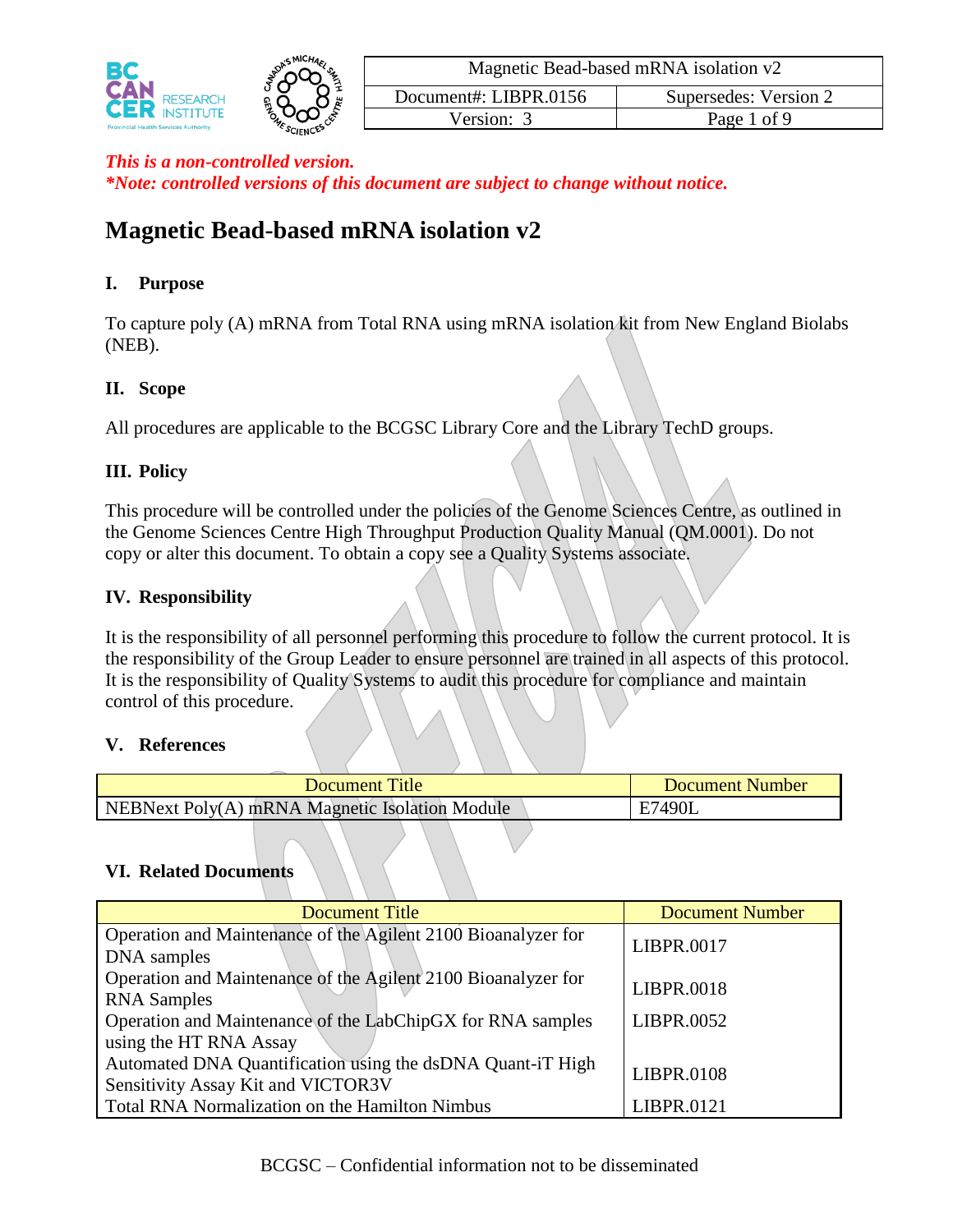

### *This is a non-controlled version.*

*\*Note: controlled versions of this document are subject to change without notice.*

| Document Title                                        | <b>Document Number</b> |
|-------------------------------------------------------|------------------------|
| DNase I treatment of RNA/Total Nucleic Acid           | LIBPR.0143             |
| Quantifying DNA samples using the Qubit 4 Fluorometer | LIBPR.0153             |
| VII.<br><b>Safety</b>                                 |                        |

All Laboratory Safety procedures will be complied with during this procedure. The required personal protective equipment includes a laboratory coat and gloves. See the safety data sheets (SDS) for additional information.

 $\overline{\wedge}$ 

#### **VIII. Materials and Equipment**

| Name                                          | Supplier                   | <b>Number</b>   |
|-----------------------------------------------|----------------------------|-----------------|
| Fisherbrand Textured Nitrile gloves - large   | Fisher                     | 270-058-53      |
| <b>RNAse Zap</b>                              | Ambion                     | 9780            |
| Ice bucket - Green                            | Fisher                     | 11-676-36       |
| Wet ice                                       | In house                   | N/A             |
| Gilson P20 pipetman                           | Mandel                     | GF23600         |
| Gilson P200 pipetman                          | Mandel                     | GF-23601        |
| Gilson P1000 pipetman                         | Mandel                     | GF-23602        |
| P <sub>20</sub> DF <sub>30</sub> tips         | Mandel                     | GF-F171303      |
| P200 DF200 tips                               | Mandel                     | GF-F171503      |
| P1000 DF1000 tips                             | Mandel                     | GF-F171703      |
| VX-100 Vortex Mixer                           | <b>Rose Scientific</b>     | S-0100          |
| 200µL Rainin tips                             | Rainin                     | <b>RT-L200F</b> |
| 200µL Pipet-Lite                              | Rainin                     | $L12-200$       |
| Large Kimwipes                                | Fisher                     | 06-666-117      |
| Black ink permanent marker pen                | <b>VWR</b>                 | 52877-310       |
| <b>Bench Coat (Bench Protection Paper)</b>    | Fisher                     | 12-007-186      |
| Small Autoclave waste bags 10"X15"            | Fisher                     | $01 - 826 - 4$  |
| DEPC water                                    | Ambion                     | 9922            |
| Mini-centrifuge                               | Eppendorf                  | 5417R           |
| Thermo Scientific 0.2mL Ultra Rigid Skirted   | Thermoscientific           | AB1000-150s     |
| Deep-well, 96-well, 1.2mL, U bottom, low pro, | <b>Fisher Scientific</b>   | AB1127          |
| NEBNext Poly(A) mRNA Magnetic Isolation       | <b>New England Biolabs</b> | E7490L          |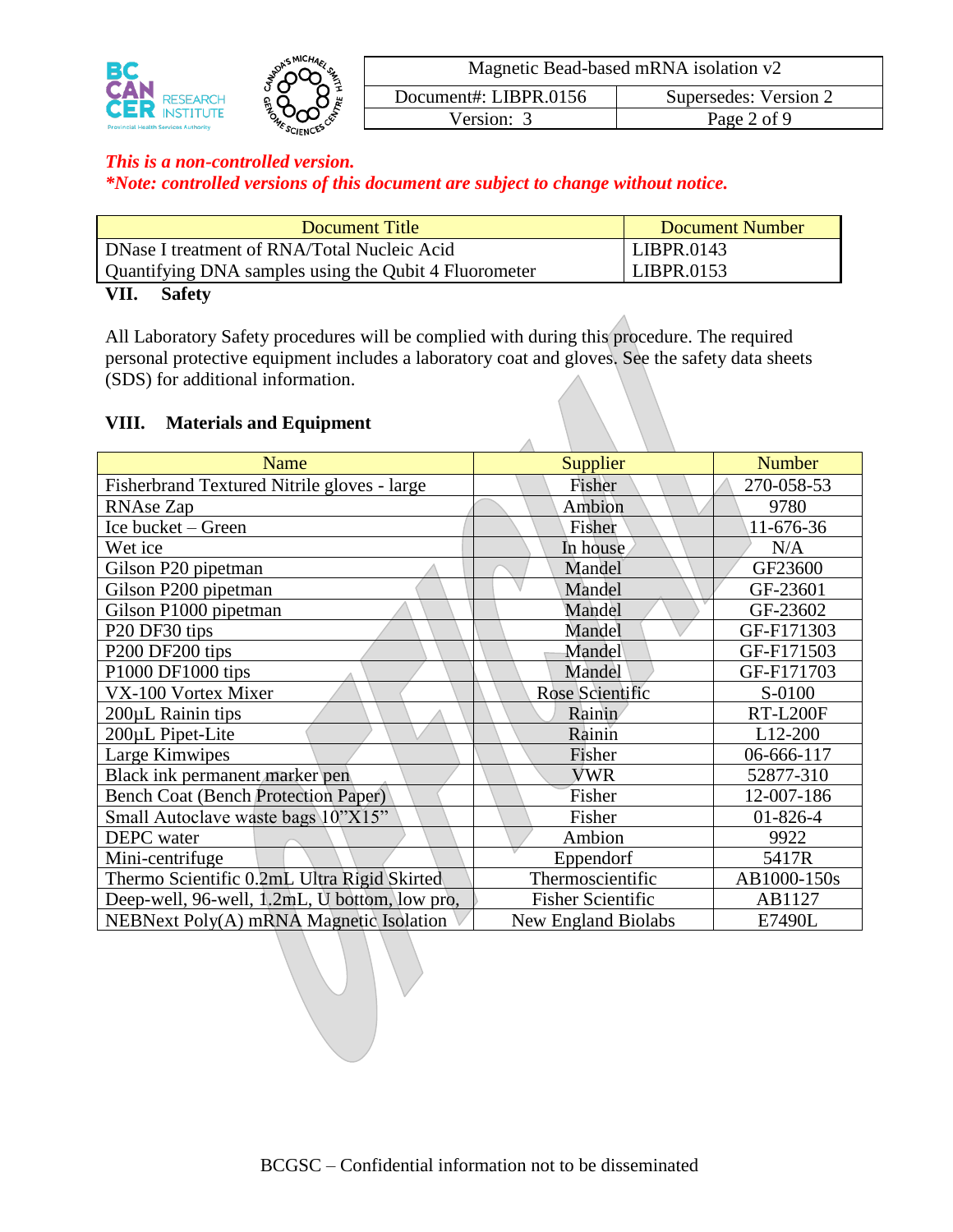

#### *This is a non-controlled version.*

*\*Note: controlled versions of this document are subject to change without notice.*

| PCRmax Alpha Cycler 4                     | Froggabio/Cole Parmer | AC496         |
|-------------------------------------------|-----------------------|---------------|
| MagMax express 96 Deep Well plates        | Invitrogen            | 4388476       |
| 96 well V bottom storage plate            | Ultident              | 24-P96-450V-C |
| Rainin AutoRep E                          | Mettler Toledo        | 17000723      |
| 1.25mL Encode syringe tip                 | Mettler Toledo        | 17001874      |
| 12.5mL Encode syringe tip                 | Mettler Toledo        | 17001876      |
| 25mL reagent reservoir                    | VWR                   | 89094-664     |
| <b>NIMBUS Liquid Handling Workstation</b> | Hamilton              |               |
| CO-RE $50\mu$ L Tips in Frames            | Hamilton              | 235831        |
| Sterile Filtered Conductive 300µL Tips in | Hamilton              | 235832        |
| Tape Pads                                 | Oiagen                | 19570         |
| Foil Tape                                 | <b>VWR</b>            | 60941-126     |

#### **IX. GENERAL GUIDELINES**

#### **1. General Guidelines and Input Material**

- 1.1. The recommended input material for this procedure is 100-1000ng Total RNA. Input volume to be requested from collaborators should be a maximum of 20µL to have suitable concentration for QC. The actual input volume for the first reaction is 35µL/well in DEPC H20 in a 96-well plate.
- 1.2. The positive control for this procedure is 500ng Universal Human Reference RNA (UHR or FG031). Please also add a positive control (UHR) that is the same amount as the rest of the normalized plate. The negative control is DEPC  $H_2O$ .
- 1.3. Ensure proper personal protective equipment is used when handling sample plates, reagents and equipment. Treat everything with, and adhere to, strict RNA handling techniques.
- 1.4. Wipe down the assigned workstation, pipetman, tip boxes and small equipment with RNAse Zap (Ambion) followed by DEPC-treated water. Ensure you have a clean working surface before you start.
- 1.5. Double check the QA release and/or expiry date of each reagent and enzyme.
- 1.6. Reactions in plates should never be vortexed and plate covers are never to be re-used.
- 1.7. Retrieve and thaw all reagents at room temperature. Once thawed, pulse-vortex, quick spin and keep reagents on ice. Enzymes should be left in the freezer until ready to use.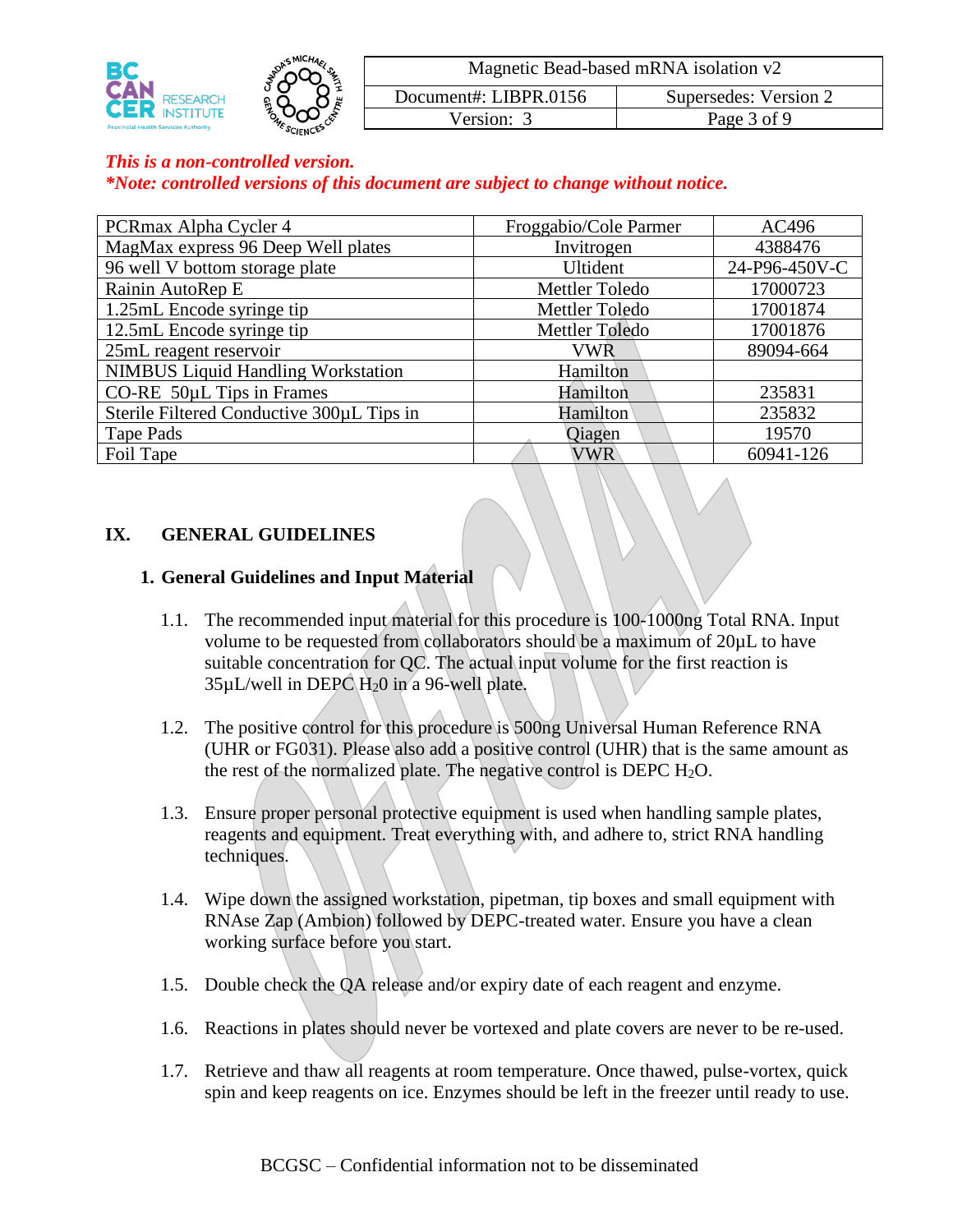

#### *This is a non-controlled version.*

*\*Note: controlled versions of this document are subject to change without notice.*

- 1.8. Ensure the waste bag for the Nimbus is empty.
- 1.9. The Nimbus adds sample in a given reaction to the brew and bead cleanups are performed on Nimbus. Follow the prompts and lay out from the Nimbus programs to execute a particular step.
- 1.10. The Nimbus mixes at 80% of total volume 10 times.
- 1.11. Note that where it is specified that you proceed immediately to the next step, plates can be briefly placed on ice (not more than 30 minutes) in the case of emergency. Make an active attempt to proceed as immediately as possible.

### **X. PROCEDURE**

**Note: If you are unsure of which Nimbus protocol version to use, please consult your supervisor.**

#### **1. Upstream Preparation**

1.1. Retrieve the plate containing Total RNA. If stored in -80°C, thaw it on ice followed by a quick spin at 4°C, 700g for 1 minute. Place the plate on ice.

#### **2. Input QC:**

- 2.1. For total nucleic acid as input, it is recommended that contaminating gDNA is first quantified using Qubit (LIBPR.0153) or Quant-IT (LIBPR.0108). RNA QC can be skipped at this stage (200-500ng gDNA should generally give more than 200ng RNA after DNase treatment). The RNA/DNA mixture entering DNase treatment should contain <500ng gDNA. Normalization to 200-500ng gDNA should be performed using Nimbus (LIBPR.0121) or manually if deemed appropriate. Following DNase treatment, RNA is assayed (see step 3.2).
- 2.2. For purified RNA as input, RNA is quantified using Agilent RNA Nano (LIBPR.0018) or Caliper RNA (LIBPR.0052) assays.
	- 2.2.1. For Caliper QC on Standard Assay, use 2µL of sample and 46µL of buffer.
	- 2.2.2. For Caliper QC on HiSens Assay, use 2 $\mu$ L of sample diluted with 4 $\mu$ L DEPC water (6µL total) and 19µL buffer. Also, select "AB1000 2.5mm" as the total volume is lower for the Caliper plate. For Caliper QC: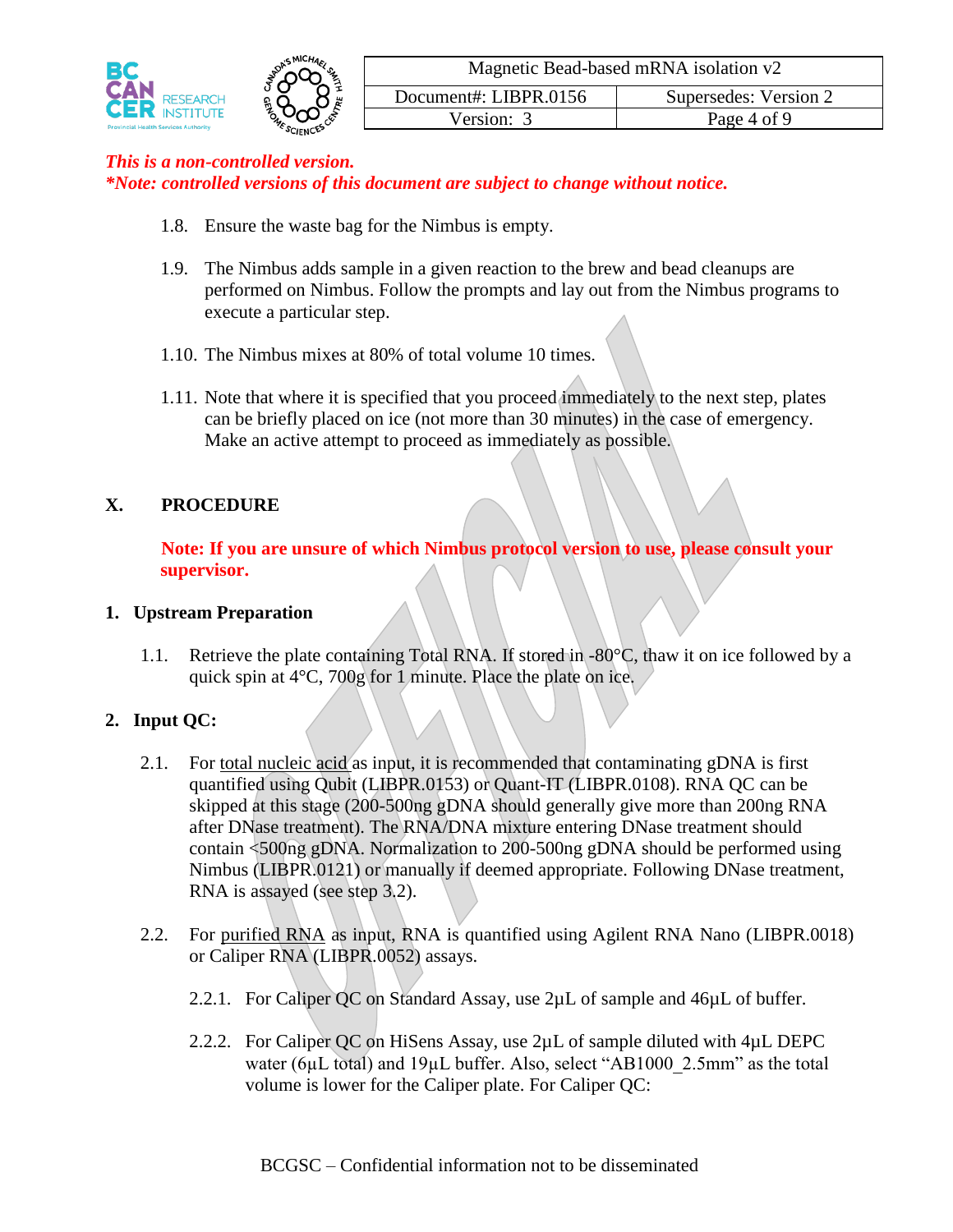

> *Open file*: **Production** > toggle to workflow > **mRNA Isolation v2** > **mRNA Isolation Scheduler v2.wfl** > **> Caliper Transfer > Standard or High Sensitivity**

"\*" Every time you see "**Scheduler.wfl"** addition to the name of the program, it means that you will have to select "work flow" option from the drop down menu at the bottom right corner of the window.

2.3. Normalize samples from purified RNA to the same RNA amount within 100-1000ng using Nimbus (LIBPR.0121) or manually if deemed appropriate.

LIBPR.0121 Total RNA Normalization on the Hamilton Nimbus

### **3. DNase I Treatment: Remove Contaminating gDNA in Samples**

- 3.1. All samples should be DNase treated according to LIBPR.0143 (with 1U for purified RNA and 5U for total nucleic acid).
- 3.2. For **Total Nucleic Acid only**, DNase-treated RNA should be quantified using Agilent RNA Nano (LIBPR.0018) or Caliper RNA (LIBPR.0052). Skip this QC for purified RNA input.
	- 3.2.1. For Caliper QC on HiSens Assay, use 2µL of sample diluted with 4µL DEPC water (6µL total) and 19µL buffer. Also, select "AB1000 2.5mm" as the total volume is lower for the Caliper plate. The resulting concentrations are considered as they are without any dilution factor. Log into Nimbus Program as follows to transfer 2µL of the RNA for Caliper QC:

*Open file*: **Production** > *toggle to workflow* > **mRNA Isolation v2** > **mRNA Isolation Scheduler v2.wfl** > **> Caliper Transfer > Standard**  *or* **High Sensitivity**

3.3. DNase-treated RNA from Total nucleic Acid should be normalized to 100-1000ng at this stage using Nimbus according to LIBPR.0121.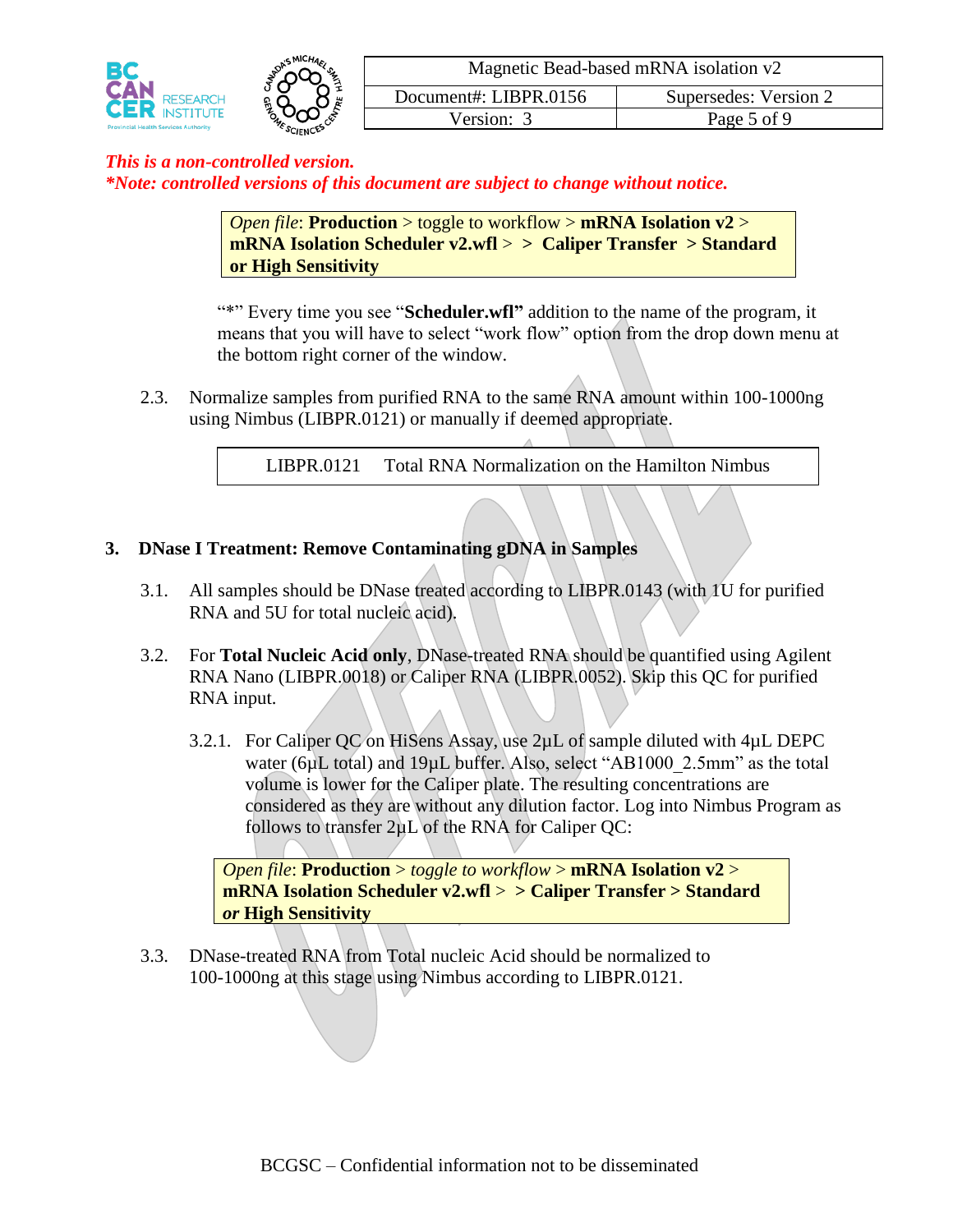

#### **4. mRNA Capture**; **Manual Preparation**

- 4.1. RNA volume is 50μL.
- 4.2. Aliquot 15μL of NEBNext Oligo d(T)<sup>25</sup> beads into a 96-well plate (AB-1000). Label the plate as "**Beads**".
- 4.3. Aliquot 300μL of RNA Binding Buffer into a 96-well v bottom plate (P-96-450V-C). Label the plate as "**Binding Buffer**".
- 4.4. Aliquot 900μL of Wash buffer into a deep-well, 96-well, 1.2mL, U bottom, low profile plate (AB1127). Label the plate as "**Wash Buffer**".
- 4.5. Aliquot 90μL of Tris Buffer into a 96-well plate (AB-1000). Label the plate as "**Tris Buffer**".

#### **5. mRNA Capture on Nimbus**

5.1. Log into Nimbus Program as follows and follow the prompts to perform the mRNA isolation steps including incubation steps:

> *Open file*: **Production** > *toggle to workflow* > **mRNA Isolation v2** > **mRNA Isolation Scheduler v2.wfl** > **> mRNA Capture**

The detailed steps, which the Nimbus will be performing within the program selected as above, are described in Appendix A. Remember **DO NOT** spin down plate **before** the Denature, Elute 1 and Elute 2 steps on Tetrad.

**Quick spin plate for 10 seconds at 4°C only AFTER denaturation on the tetrad. A spindown is NOT necessary after the Elute 1 and Elute 2 steps on the tetrad.**

**6.** The mRNA is now ready for cDNA synthesis.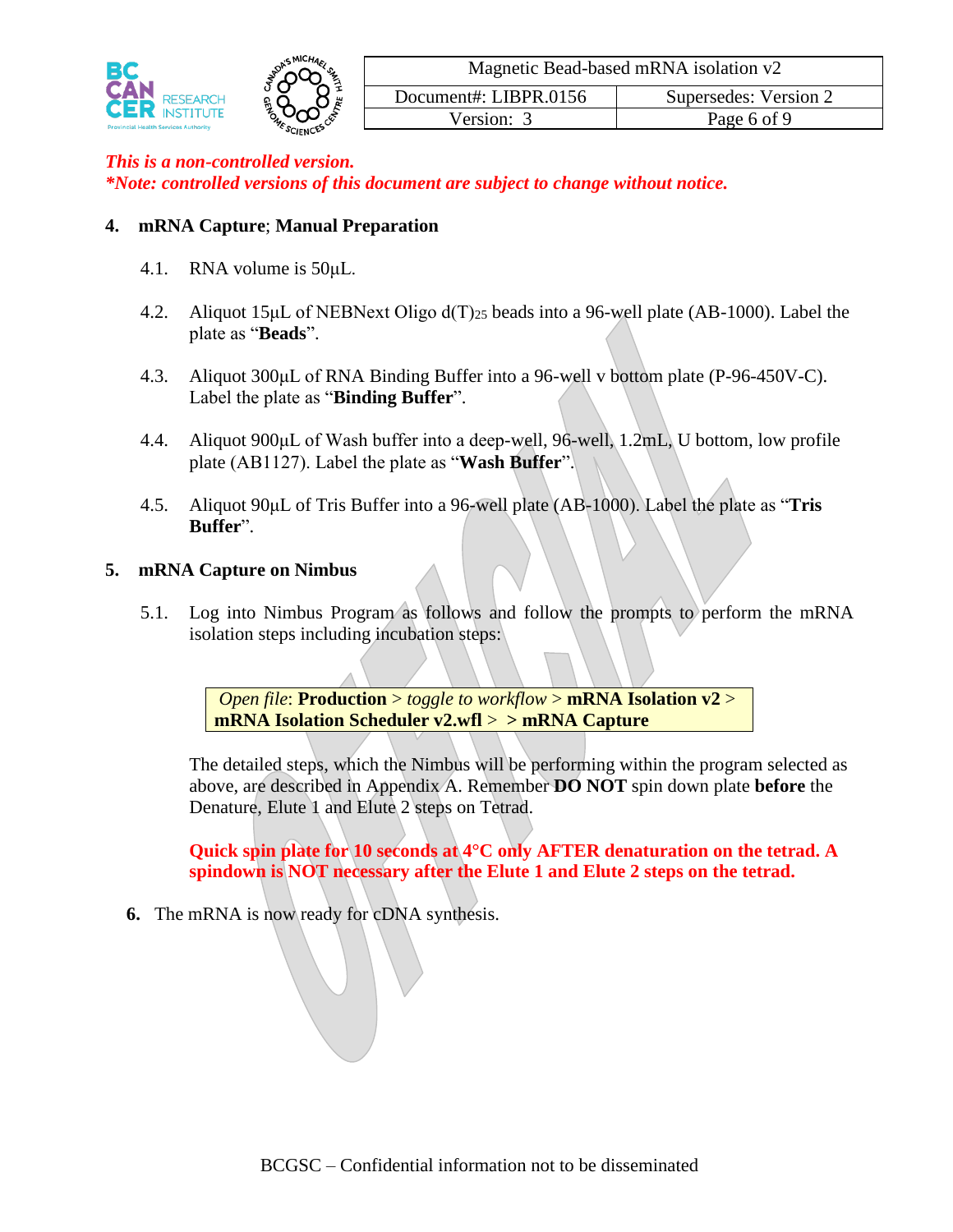

# **Appendix A: Detailed steps performed by Nimbus within the program "mRNA Capture"**

- 1. Add 75μL of RNA Binding Buffer from the "**Binding Buffer**" plate to the "**Beads**" plate. Mix (80% Total volume  $= 72 \mu L$ ) 10 times.
- 2. Place the beads plate on magnet for 2 minutes.
- 3. Remove the supernatant.
- 4. Remove the plate from the magnet.
- 5. Repeat steps 1–4.
- 6. Add 50μL of RNA Binding Buffer from the "**Binding Buffer**" plate.
- 7. Add 50 $\mu$ L of **total RNA sample** using same tips. Mix (80% Total volume  $\neq 80 \mu$ L) 10 times.
- 8. *Place the plate on a thermal cycler (tetrad: MRNA>DENATURE) and incubate 65°C for 5 minutes and hold at 4°C to denature the RNA and facilitate binding of the poly-A mRNA to the beads.*
- 9. *Remove the plate when the temperature reaches 4°C (2 minutes).*
- 10. Mix (80% Total volume  $= 80 \mu L$ ) 10 times.
- 11. Incubate at room temperature for 5 minutes to allow the mRNA to bind to the beads.
- 12. Place the plate on the magnet at for 2 minutes.
- 13. Remove the supernatant.
- 14. Remove the plate from the magnet.
- 15. Wash the beads by adding 180μL of Wash Buffer from the "**Wash Buffer**" plate. Mix (80% Total volume =  $160 \mu L$ ) 10 times.
- 16. Place the plate on the magnet for 2 minutes.
- 17. Remove the supernatant.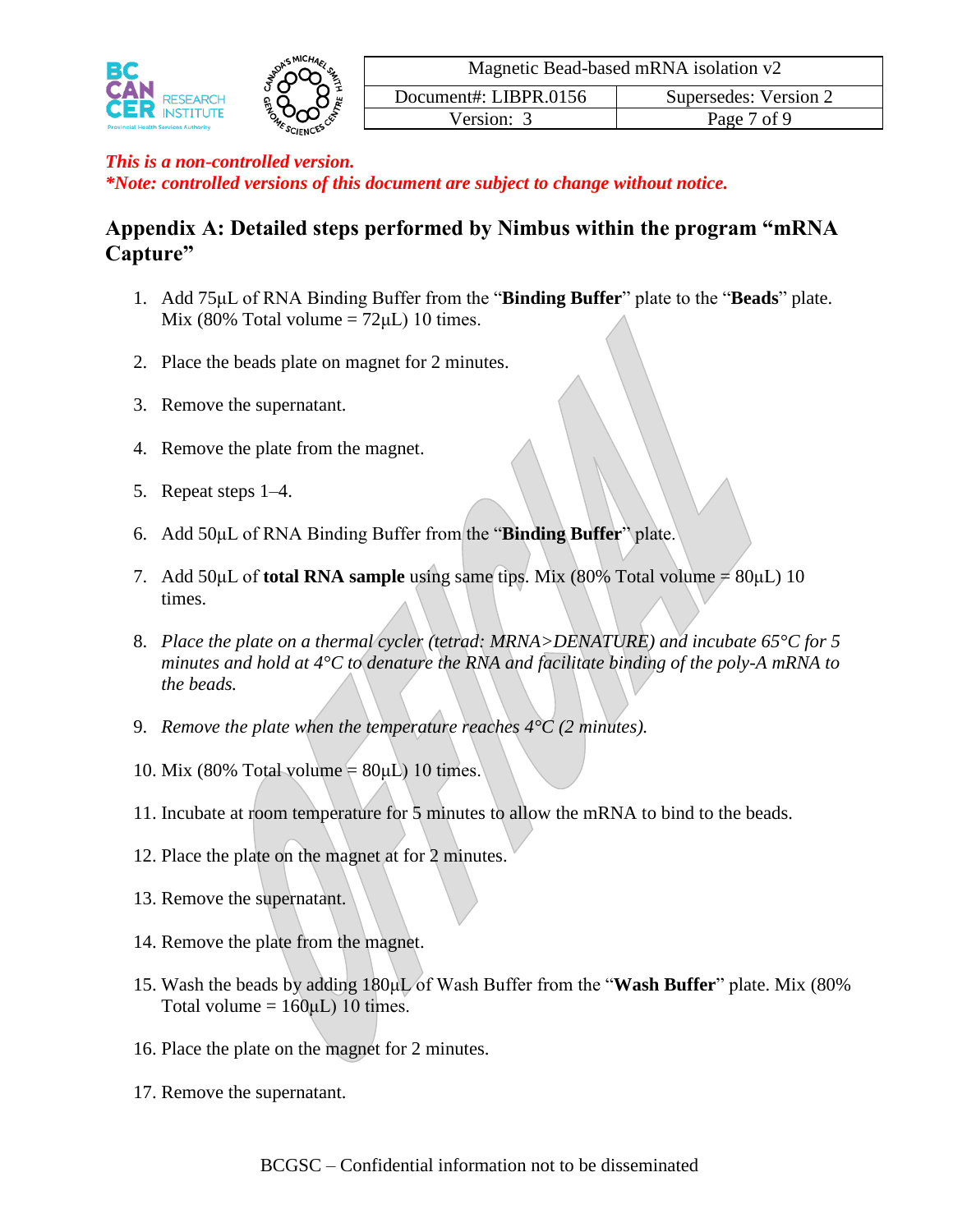

- 18. Remove the plate from the magnet.
- 19. Repeat steps 15–18.
- 20. Add 50 μL of Tris Buffer from the "**Tris Buffer**" plate. Mix (80% Total volume = 40μL) 10 times.
- 21. *Place the plate on the thermal cycler (tetrad: MRNA>ELUTE1) and incubate at 80°C for 2 minutes, then hold at 25°C to elute the Poly-A mRNA from the beads.*
- 22. *Remove the plate from the thermal cycler when the temperature reaches 25°C (2 minutes).*
- 23. Add 50μL of RNA Binding Buffer from the "**Binding Buffer**" plate to allow the mRNA to re-bind to the beads. (80% Total volume  $\neq 80 \mu L$ ) 10 times.
- 24. Incubate the plate at room temperature for 5 minutes.
- 25. Place the plate on the magnetic rack at room temperature for 2 minutes.
- 26. Remove the supernatant.
- 27. Remove the plate from the magnet.
- 28. Wash the beads by adding 180μL of Wash Buffer from the "**Wash Buffer**" plate. Mix (80% Total volume =  $160 \mu L$ ) 10 times.
- 29. Place the plate on the magnet for 2 minutes.
- 30. Remove the supernatant.
- 31. Remove the plate from the magnet.
- 32. Repeat steps 28–31.
- 33. Elute mRNA from the beads by adding 20μL of the Tris Buffer from the the "**Tris Buffer**" plate. Mix (80% Total volume  $\pm 16 \mu L$ ) 10 times.
- 34. *Incubate the plate in a thermocycler (tetrad: MRNA>ELUTE2) at 80°C for 2 minutes.*
- 35. Place the plate on magnet.
- 36. Transfer the supernatant (20μL) into a clean 96-well plate (ABGENE) ("**mRNA plate**").